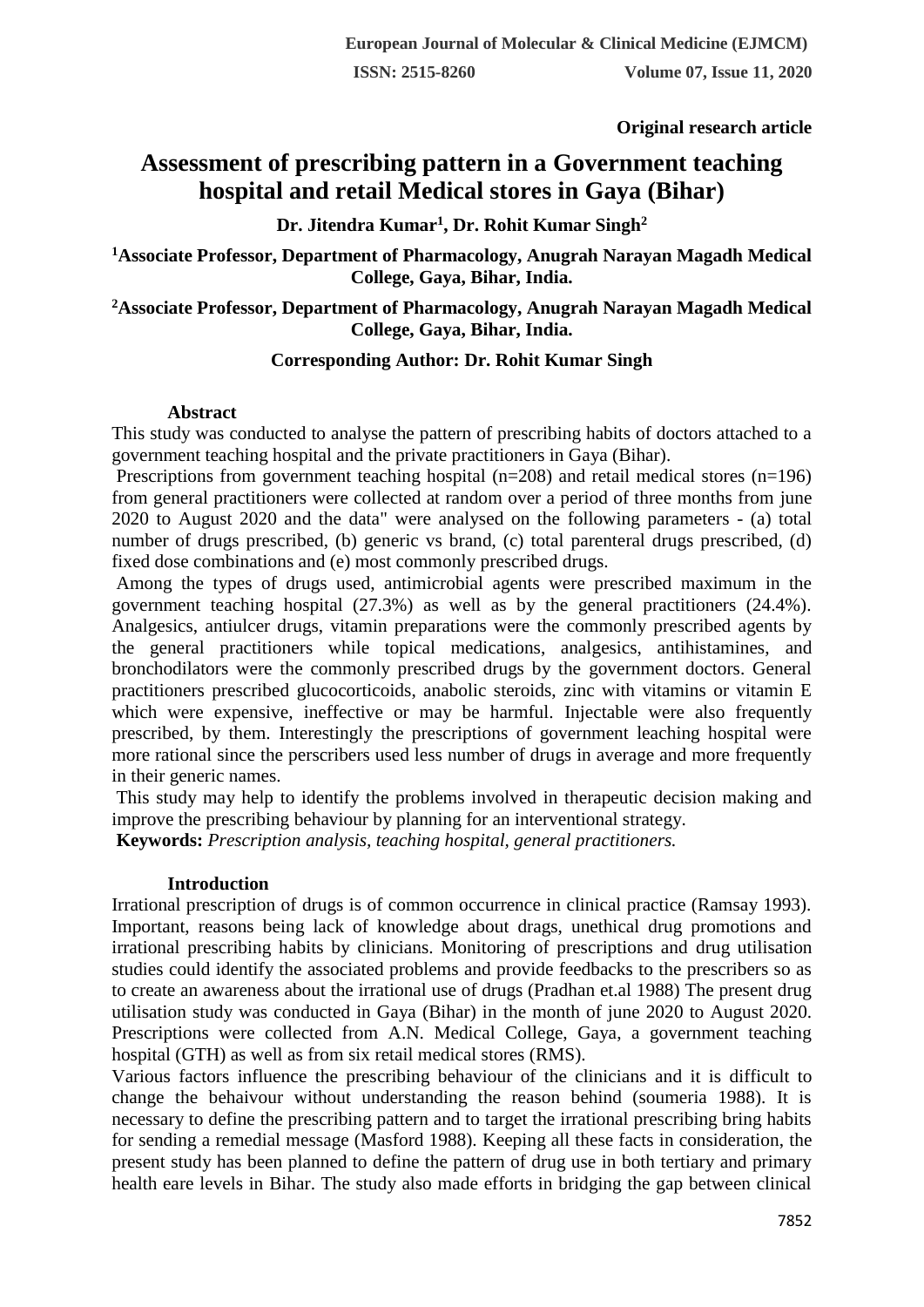**ISSN: 2515-8260 Volume 07, Issue 11, 2020**

pharmacology and rational prescribing of drugs. It further attempts to analyse the prescriptions obtained from the retail medical store which were compared with the those obtained from the A.N Magadh Medical College, Hospital, Gaya.

### **Materials and Methods:**

Prescriptions were collected during this three month long prospective study from the general practitioners at six retail drug stores situated at least four kilometers away from government teaching hospital. All prescriptions were entered into aproforma which gave the details about the identity of the patient, the diagnosis of the illness (if available) and the drugs prescribed. Similarly, data from government teaching hospital were collected for the outpatient departments during the first one hour while the patients were making their first visit. Sampling of prescription from the retail shops were performed within first three hours of opening the shops and the purpose of the study was prior explained to each patient. The prescriptions GTH (n=208) and RMS (n=196) were analysed on the basic of following parameters : (1) To estimate the total number of drugs prescribed, (2) Generic vs brand products, (3) total parenteral formulations, (4) fixed done combinations and (5) the commonly prescribed drugs.

#### **Result**

This study revealed that the general practitioners (GP) in average prescribed more drags as compared to the prescribers of the government teaching hospital. Only 6.5% of the drugs were prescribed in generics, while 44.1% of drugs were prescribed by teaching hospital doctors were in generic names.

Injectable drugs were also more frequently prescribed by GF. Fixed dose combinations were more commonly (32.5%) prescribed by GP while only 7.8% of them were the approved fixed dose combinations of WHO'. On the other hand, prescriber of the government teaching hospital prescribed fewer drugs, lesser injectables and used more commonly generic drugs with single ingredient. They also used approved drug combinations of  $WHO<sup>8</sup>$  more frequently (59% vs 7.8% table 1).

| <b>Details of Prescription</b>                             | <b>RMS</b> | <b>GTH</b> |
|------------------------------------------------------------|------------|------------|
| Number of prescriptions                                    | 196        | 208        |
| Total number of drugs prescribed                           | 548        | 374        |
| Average number of drugs prescribed per precription         | 2.8        | 1.8        |
| Number of drugs prescribed by generic names (Percentage)   | 36(6.5)    | 165(44.1)  |
| Number of fixed dose combination (Percentage)              | 178 (32.5) | 83 (22.2)  |
| Number of fixed dose combinations approved by WHO (1988) - | 14         | 49         |
| Model                                                      |            |            |
| Essential Drugs List* (Percentage)                         | (7.8)      | (59)       |

**Table 1: Analysis of prescriptions from the retail medical stores (RMS) and the government teaching hospital (GTH)** 

Among the category of drugs used, antimicrobial drags were the most commonly prescribed agents for both RMS (24.4%) and GTH (27.3) Analgesics (16.9%), vitamins and minerals (15.1%), articulcer drugs (14.2%), comprised of the major group of drugs of RMS; while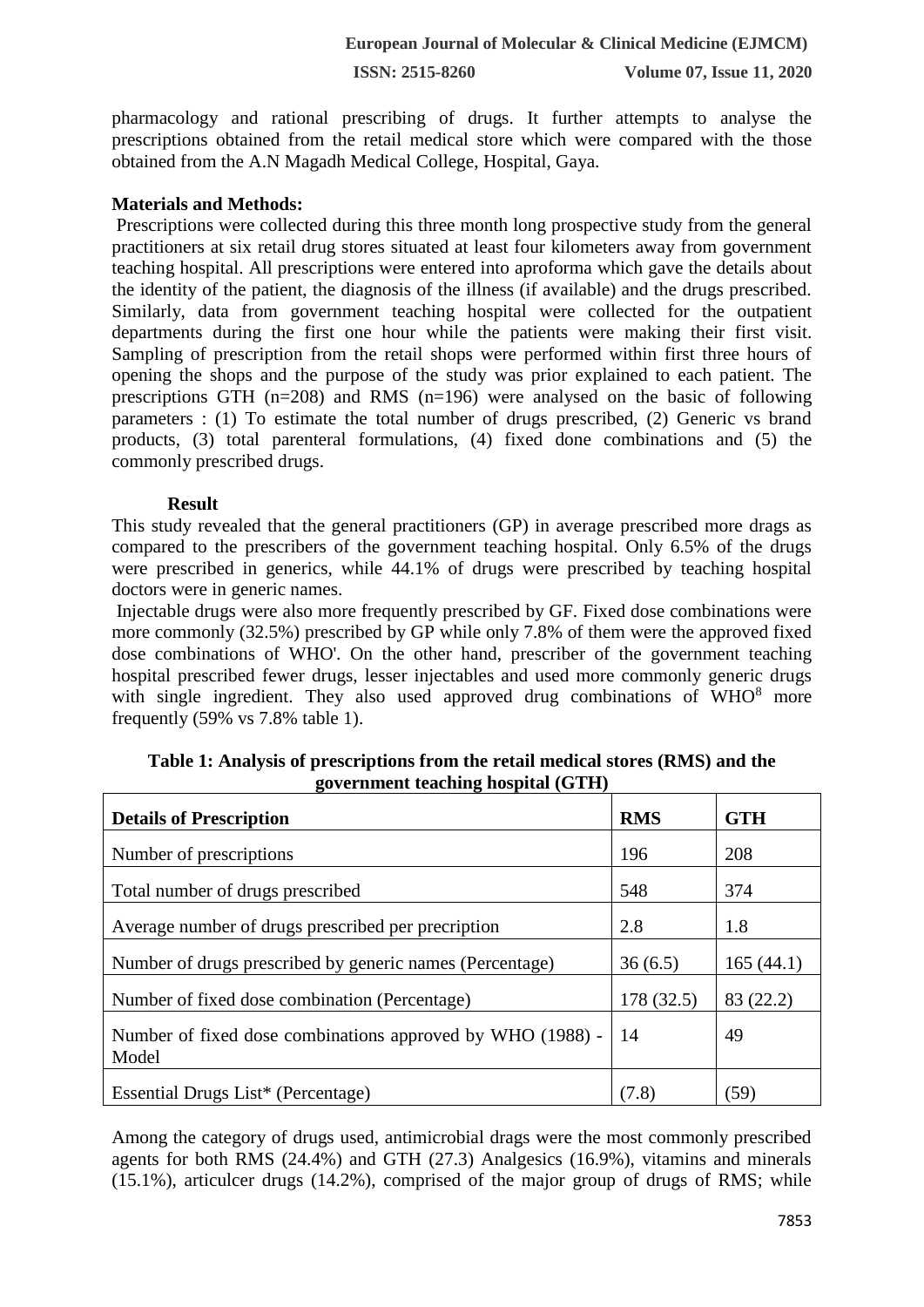**ISSN: 2515-8260 Volume 07, Issue 11, 2020**

topical formulations (19.3%) analgesics (13.1%) and antihistaminic drugs (13.1%) were the common groups of drugs prescribed by the prescribers of GTH (table 2). The general practitioners showed a tendency to precribe glucocorticoids, anabolic steroids, zinc containing vitamins or vitamin E and ginseng, which were either expensive or ineffective or may be harmful.

#### **Discussion**

Tomson and Angunawela had studied upon patients, doctors and their drugs from a study in Sri Lanka where four levels of government health care system were incorporated. In their study, the incidence of multi-ingredient prescriptions was observed to be the least (4.0% of patients) in the university hospital. Bapna et al 1992 had observed the drug utilisation pattern in the primary health care level in south India whereas Pradhan et al 1990 had documented the use of antiboitics in JIPMER Hospital, Pondicherry. It is evident that the irrational use of drugs is a common occurrence throughout the world<sup>3</sup>. The present study elucidates that the prescriptions from government teaching hospital were comparatively more rational as evidenced by fewer number of drugs prescribed and frequent generic prescriptions. To conclude, this preliminary study may help to identify the problems involved in therapeutic decision making based on which future intervention studies could be contemplated, to promote rational prescribing<sup>7</sup>.

**Table 2: Distribution of different categories of drags in foe prescriptions collected from retail medical, stores (RMS) arid government teaching hospital (GTH)**

| <b>Category of Drugs</b>                        | <b>RMS</b>     | (%)             | <b>GTH</b>     | (%)            |
|-------------------------------------------------|----------------|-----------------|----------------|----------------|
| Antimicrobial durgs                             | 134            | (24.4)          | 102            | (27.3)         |
| Analgesic / Antipyretic / Anti-inflammatory     | 93             | (16.9)          | 49             | (13.1)         |
| Vitamins / Minerals with Iron without Iron      | 24<br>59       | (4.3)<br>(10.8) | 16<br>22       | (4.3)<br>(5.9) |
| Topical preparations                            | 34             | (6.2)           | 72             | (19.3)         |
| Antihistaminies                                 | 30             | (5.5)           | 49             | (13.1)         |
| Antacids/H <sub>2</sub> blockers/Antispasmodics | 72             | (14.2)          | 10             | (2.7)          |
| Expectorants/Bronchodilators                    | 27             | (4.9)           | 31             | (8.3)          |
| Drugs for Psychiatric/Neurologic disorders      | 25             | (4.6)           |                |                |
| Cardiovascular/Antihypertensive drugs           | $\overline{7}$ | (1.2)           | 13             | (3.5)          |
| Hormones                                        | $\overline{4}$ | (0.7)           | $\overline{2}$ | (0.5)          |
| Vaccines/Antisera                               | $\overline{0}$ | (0.3)           | 5              | (1.3)          |
| Digesitive Enzymes                              | 23             | (4.2)           |                |                |
| Miscellaneous                                   | 8              | (1.5)           | 3              | (0.5)          |
| Total                                           | 548            |                 | 374            |                |